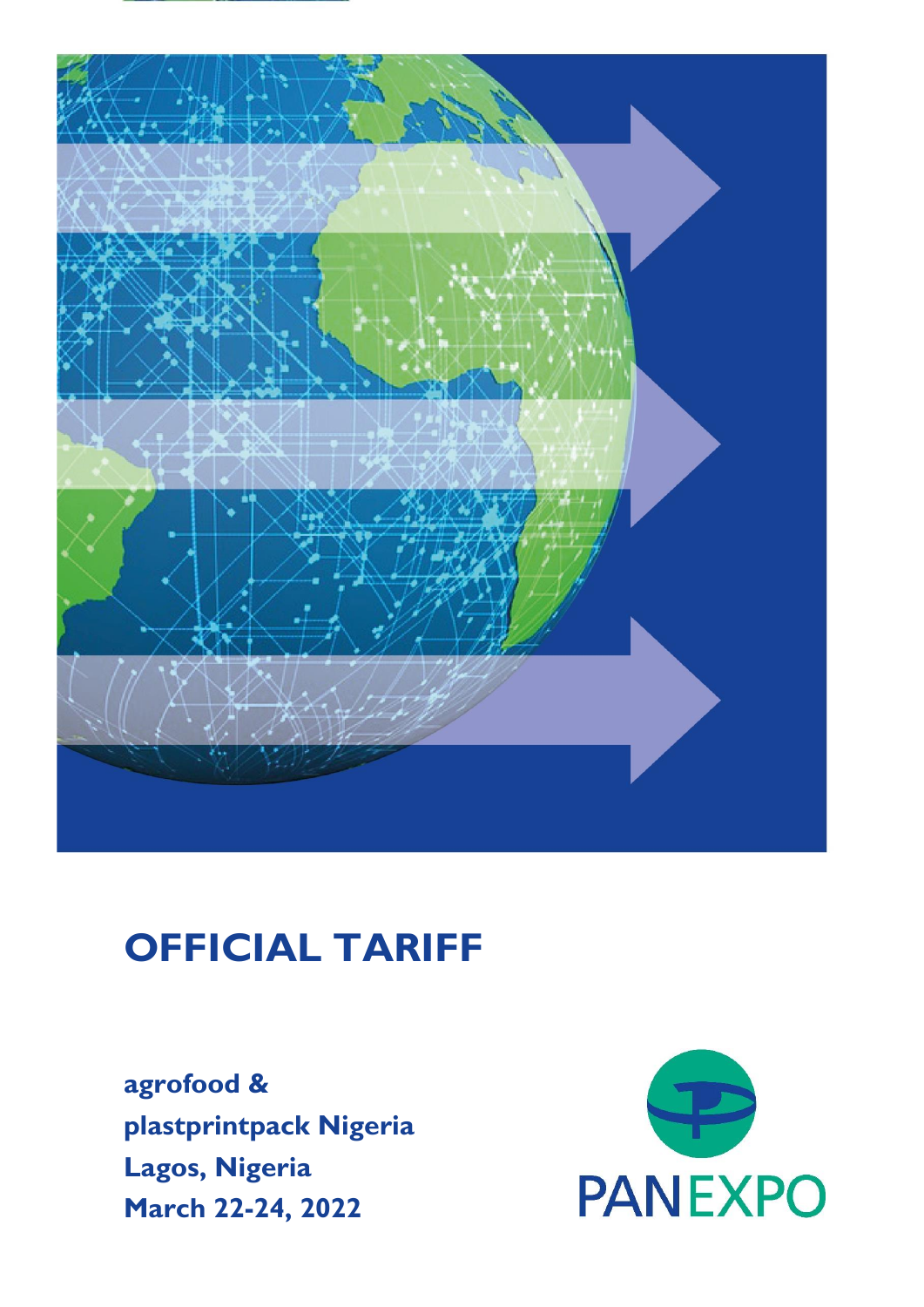

### **1. AIRFREIGHT (INWARD)**

Handling from free arrival (prepaid) Lagos Airport (MMIA)

| Up to delivered exhibition stand:      | Euro 2,45 per kg |
|----------------------------------------|------------------|
| Minimum per consignment (1 exhibitor): | ⊟ 300 ka         |
|                                        |                  |

plus:

| Airline handling charge:<br>Minimum per AWB / shipment:                | Euro 0,20 per kg<br>Euro 100,00                                                           |
|------------------------------------------------------------------------|-------------------------------------------------------------------------------------------|
| Prime Customs Bill of Entry:<br>Additional lines thereafter:           | Euro 200,00 per entry (first line classification)<br>Euro 20,00 per line / classification |
| Customs examination fee:                                               | Euro 1,80 per kg / consignment / exhibitor                                                |
| NAFDAC processing fee (consumables):                                   | TBA (according to your final CCIPL)                                                       |
| SONCAP processing fee (non-consumables):                               | TBA (according to your final CCIPL)                                                       |
| Agency / freight forwarder fee:<br>Minimum per consignment / exhibitor | 15% of total disbursements<br>Euro 350,00                                                 |

Volume / weight ratio: 1 cbm = 167 kg (whichever is greater)

The above includes:

- Loading and handling at the airport.
- Delivery to show site.
- Unloading at the show site and delivery to stand.
- Positioning on stand (first time spotting).
- Removal of empty packing material and storage of the same during the exhibition.

#### **Remarks:**

- The above rates are based on individual packages not exceeding 500 kg per piece.
- The above rates are based on direct MAWB consigned to our agent IAL. If shipment is made through a consolidator, any additional fees imposed by the consolidator will be billed as additional at cost to the exhibitors / agents. Final charges will be based on AWB's chargeable weight.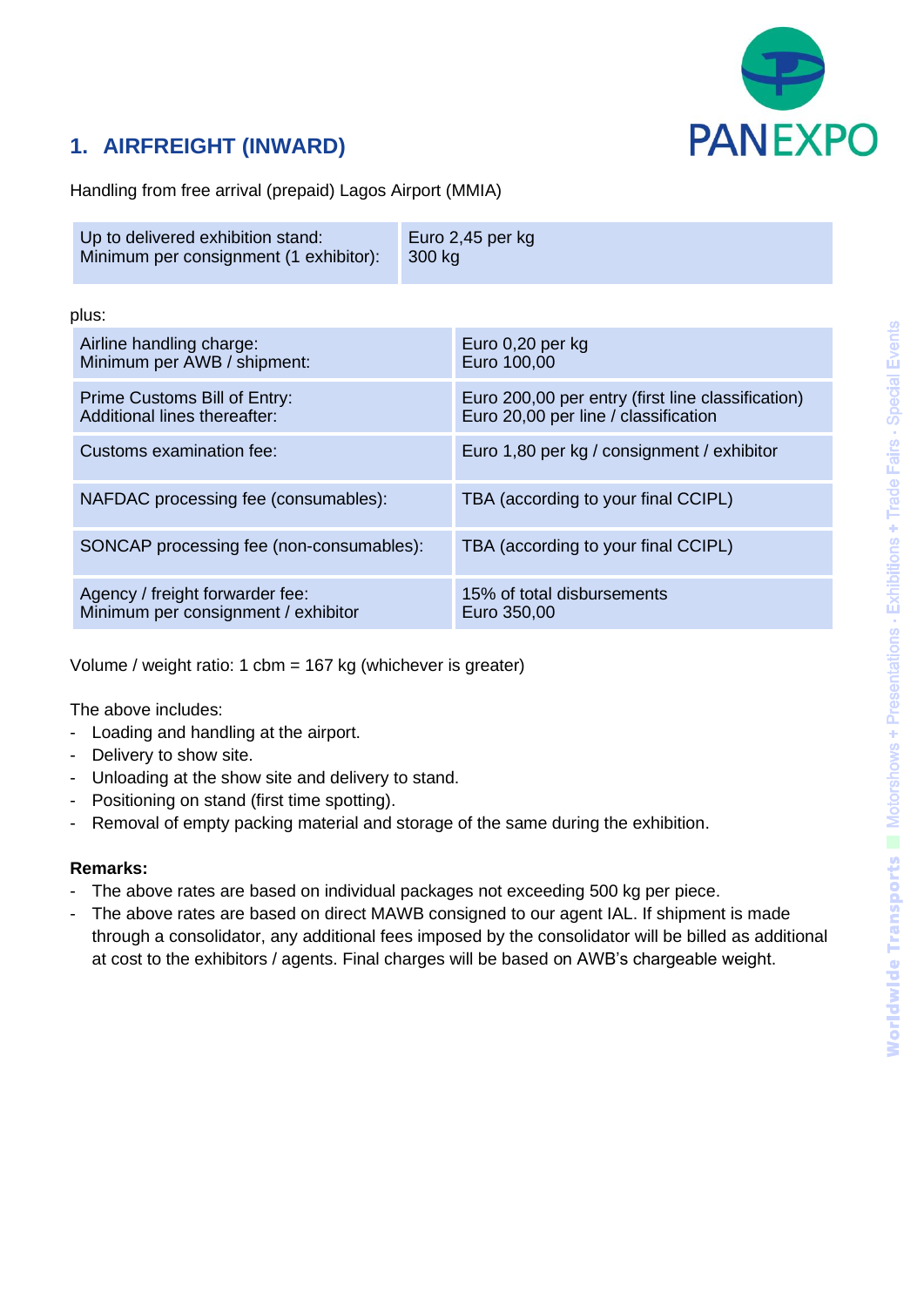

## **2. AIRFREIGHT (OUTWARD)**

Handling from exhibition stand in Lagos, Nigeria

| Up to delivered FOB Lagos Airport:     | Euro 2,45 per $kg$ |
|----------------------------------------|--------------------|
| Minimum per consignment (1 exhibitor): | 300 kg             |

plus:

| Prime Customs Bill of Entry:<br>Additional lines thereafter:            | Euro 200,00 per entry (first line classification)<br>Euro 20,00 per line / classification |
|-------------------------------------------------------------------------|-------------------------------------------------------------------------------------------|
| Customs examination fee:                                                | Euro 1,80 per kg / consignment / exhibitor                                                |
| Courier fee (if applicable):                                            | 150,00 per courier pouch                                                                  |
| Agency / freight forwarder fee:<br>Minimum per consignment / exhibitor: | 15% of total disbursements<br>Euro 350,00                                                 |

Volume / weight ratio: 1 cbm = 167 kg (whichever is greater)

The above includes:

- Re-delivery of empty packing material to the stand.
- Pick-up from the stand and re-loading at showsite.
- Delivery to the airport.
- Preparation and processing of export documentation.

#### **Remarks:**

- The above rates are based on individual packages not exceeding 500 kg per piece.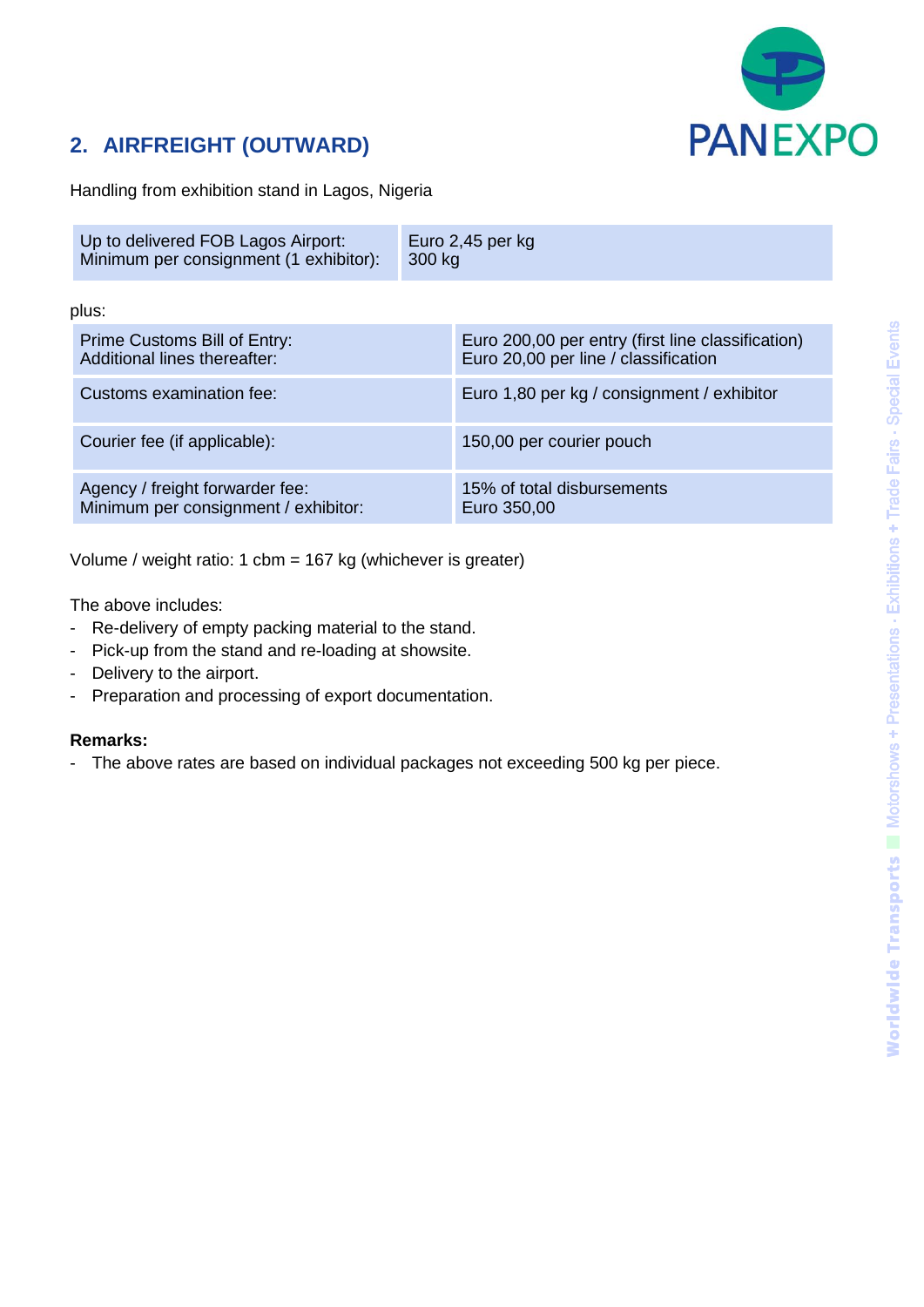

### **3. SEAFREIGHT (INWARD)**

#### **FCL Handling**

Handling from free arrival (prepaid) Lagos, Apapa Seaport

| Up to delivered exhibition stand:           | Euro 195,00 per cbm                               |
|---------------------------------------------|---------------------------------------------------|
| Minimum per 20' GP Container (1 exhibitor): | Euro 4.485,00                                     |
| Minimum per 40' GP Container (1 exhibitor): | Euro 8.970,00                                     |
| Minimum per 40' HC Container (1 exhibitor): | Euro 9.750,00                                     |
| plus:                                       |                                                   |
| Prime Customs Bill of Entry:                | Euro 350,00 per entry (first line classification) |
| Additional lines thereafter:                | Euro 20,00 per line / classification              |
| Destination – THC (using Safmarine),        | Euro 1.800,00 per 20' Container                   |
| + including the first 10 days of demurrage: | Euro 2.430,00 per 40' Container                   |
| NAFDAC processing fee (consumables):        | TBA (according to your final CCIPL)               |
| SONCAP processing fee (non-consumables):    | TBA (according to your final CCIPL)               |
| Agency / freight forwarder fee:             | 15% of total disbursements                        |
| Minimum per consignment / exhibitor:        | Euro 350,00                                       |

Volume / weight ratio: 1 cbm = 300 kg (whichever is greater)

The above includes:

- Loading and handling at the seaport.
- Delivery to show site.
- Unloading at the show site and delivery to stand.
- Positioning on stand (first time spotting).
- Removal of empty packing material and storage of the same during the exhibition.

#### **Remarks:**

- The above rates are based on individual packages not exceeding 500 kg per piece.
- The above rates are based on direct MBL consigned to our agent IAL. If shipment is made through a consolidator, any additional fees imposed by the consolidator will be billed as additional at cost to the exhibitors / agents. Final charges will be based on B/L's W/M.
- We strongly advise the use of shipping line SAFMARINE as we enjoy special concessions with same and our inward handling rate is based on this!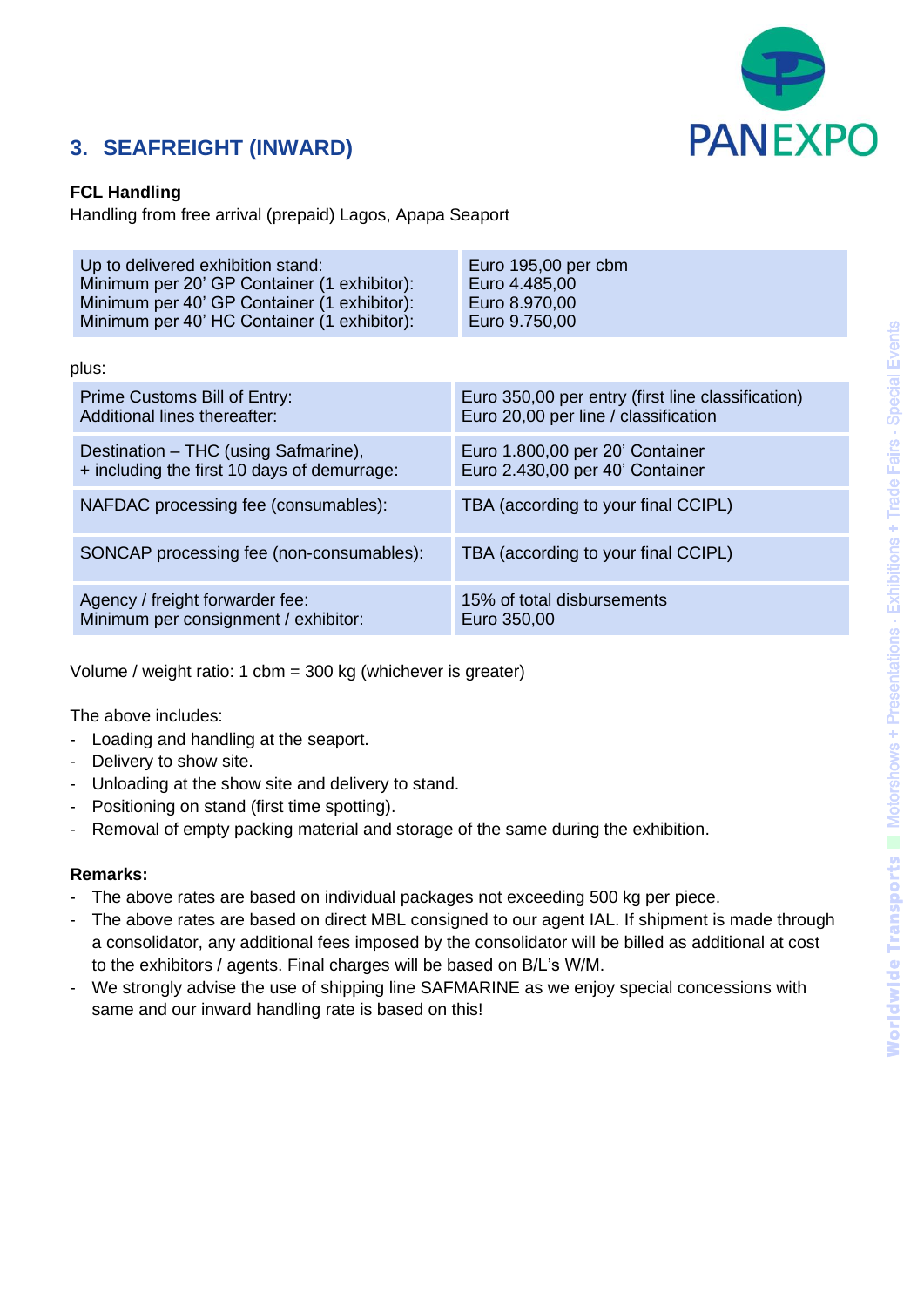

### **4. SEAFREIGHT (OUTWARD)**

#### **FCL Handling**

Handling from exhibition stand in Lagos, Nigeria

| Up to delivered FOB Lagos, Apapa Seaport:   | Euro 195,00 per cbm                                                                        |
|---------------------------------------------|--------------------------------------------------------------------------------------------|
| Minimum per 20' GP Container (1 exhibitor): | Euro 4.485,00                                                                              |
| Minimum per 40' GP Container (1 exhibitor): | Euro 8.970,00                                                                              |
| Minimum per 40' HC Container (1 exhibitor): | Euro 9.750,00                                                                              |
| plus:                                       |                                                                                            |
| Prime Customs Bill of Entry:                | Euro 350,00 per entry (first line classification)                                          |
| Additional lines thereafter:                | Euro 20,00 per line / classification                                                       |
| Origin – THC and SOLAS:                     | Euro 420,00 per 20' Container / consignment<br>Euro 600,00 per 40' Container / consignment |
| Agency / freight forwarder fee:             | 15% of total disbursements                                                                 |
| Minimum per consignment / exhibitor:        | Euro 350,00                                                                                |

Volume / weight ratio: 1 cbm = 300 kg (whichever is greater)

The above includes:

- Re-delivery of empty packing material to the stand.
- Pick-up from the stand and re-loading at showsite.
- Delivery to the seaport.
- Preparation and processing of export documentation.

#### **Remarks:**

- The above rates are based on individual packages not exceeding 500 kg per piece.

#### **LCL Handling**

**LCL service up to Lagos, Apapa seaport is absolutely not recommendable and LCL service out of Lagos, Apapa seaport is not available/possible!**

### **5. VALUE ADDED TAX (VAT) IN NIGERIA**

| 5% Value Added Tax (VAT) in Nigeria: | already included in all handling charges |
|--------------------------------------|------------------------------------------|
|--------------------------------------|------------------------------------------|

### **6. SOLD EXHIBITS**

| Removal of sold exhibits to the warehouse | Euro $130,00$ per cbm |
|-------------------------------------------|-----------------------|
| (pending completion of permanent import): |                       |
| Minimum per consignment / exhibitor:      | 3 cbm                 |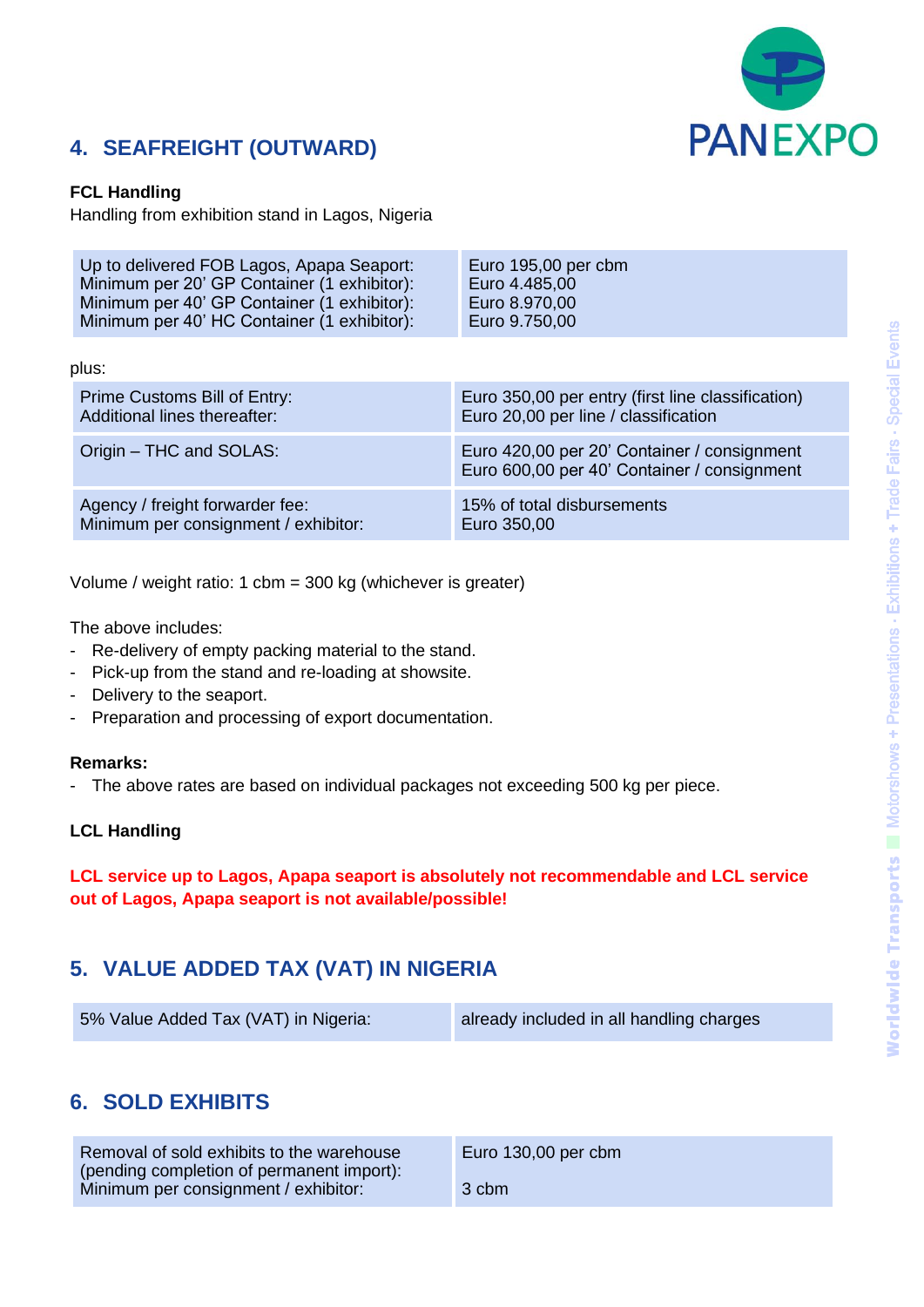

### **7. WAREHOUSE STORAGE**

For consignments arriving more than one week before the stipulated consignment deadline dates, our following storage charges shall apply for goods stored at the warehouse prior to delivery to the show site:

| Storage charge per cbm / week or part thereof: | Euro 8,00  |
|------------------------------------------------|------------|
| Minimum per week or part thereof:              | Euro 80,00 |

### **8. HEAVY-LIFT SURCHARGES**

Our tariff is applicable for individual packages not exceeding 500 kg per piece. Packages in excess of 500 kg will be additionally charged as follows:

| From 501 kg upwards:      | Euro 500,00 additional charge per operation /<br>per day |
|---------------------------|----------------------------------------------------------|
| On-site crew:<br>Minimum: | Euro 90,00 per man / day<br>4 days per man / per order   |
| Pallet trolley:           | Euro 100,00 per day                                      |

### **9. CUSTOMS CLEARANCE**

Airfreight:

| Temporary customs clearance (each way)                                                                    | included in our handling rates                                                        |
|-----------------------------------------------------------------------------------------------------------|---------------------------------------------------------------------------------------|
| Temporary import bond fee:<br>(non-refundable, valid for 90 days)<br>Minimum per consignment / exhibitor: | 3,5% of CIF value or customs appraised value,<br>whichever the greater<br>Euro 700,00 |
| Bond processing fee per consignment / exh.                                                                | Euro 1.350,00                                                                         |

Seafreight (FCL only!):

| Temporary customs clearance (each way)                                                                    | included in our handling rates                                                          |
|-----------------------------------------------------------------------------------------------------------|-----------------------------------------------------------------------------------------|
| Temporary import bond fee:<br>(non-refundable, valid for 90 days)<br>Minimum per consignment / exhibitor: | 6,0% of CIF value or customs appraised value,<br>whichever the greater<br>Euro 1.800,00 |
| Bond processing fee per consignment / exh.                                                                | Euro 1.700,00                                                                           |